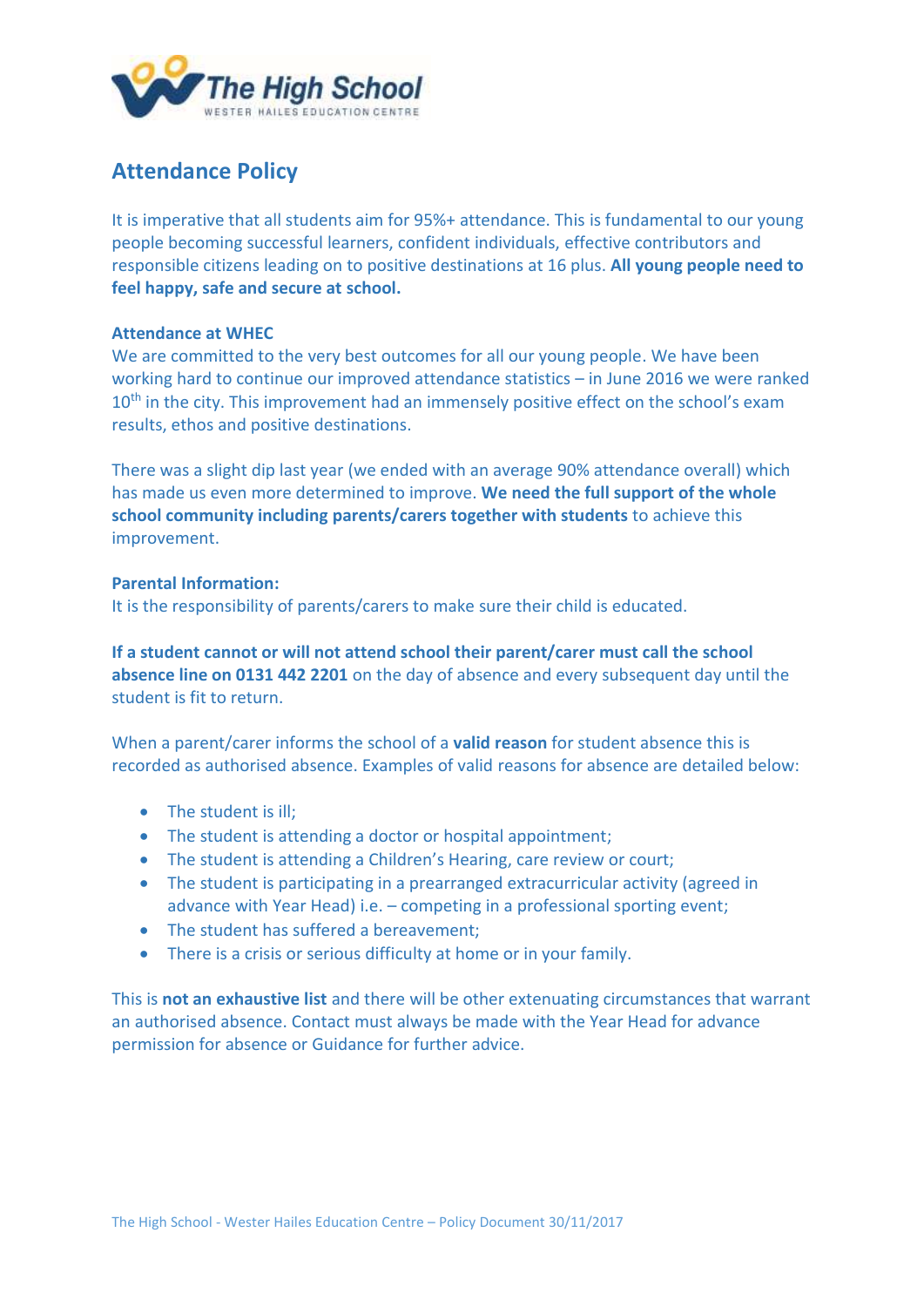

**Absence will be recorded as unauthorised** in the following circumstances:

- Family holidays taken without notice and/or without the permission of the Year Head;
- Truancy with, or without, the knowledge of the parent;
- Longer-term exceptional domestic carer circumstance where support has been provided;
- All other unexplained absence is recorded as unauthorised unless a satisfactory explanation is provided in a timely manner.

### **Holidays during term-time:**

Schools will not normally give a family permission to take pupils out of school for holidays during term-time. This means that if a student is absent due to a holiday the school will record this as an **unauthorised absence.** There are some circumstances where permission may be given for a holiday during term-time.

Including when:

- A family needs time together to recover from trauma.
- A family holiday is restricted to term-time because of the parent's job (for example a parent is in the armed services or emergency services). A letter must be provided from the company to confirm this.

Permission must be sought **in advance** in writing or by telephone from the Year Head ahead of the planned absence (the school will exercise discretion with incidents of trauma).

#### **Truancy**

If the young person stays off school without permission from the school this is called **truancy**. Truancy occurs both when a pupil doesn't attend for individual periods or for the whole day. Parents/carers must not condone truancy. Young people who truant from school can experience lower levels of education attainment and employment in later life.

There may be reasons for truancy that are unrelated to school. Difficulties at home or in the community are also a cause of unauthorised school absence. Should this occur Guidance staff will work with parents/carers to access appropriate supports.

#### **Anxious school refusal**

Anxious school refusal is not uncommon and **there is support available** for families and students.

Sometimes children and young people can be anxious or very worried about going to school and refuse to attend. Parents/carers may feel they are acting in the best interest of the student by condoning the absence. This will not help find a solution. It is very important to talk to the school if this kind of problem occurs. Guidance staff are very experienced in working with anxious school refusers and will help support the young person back into education.

Parents/carers should contact the Guidance team, Education Welfare Officer or Year Head to discuss concerns from school or home affecting school attendance. Further support and advice on school absence can be found at: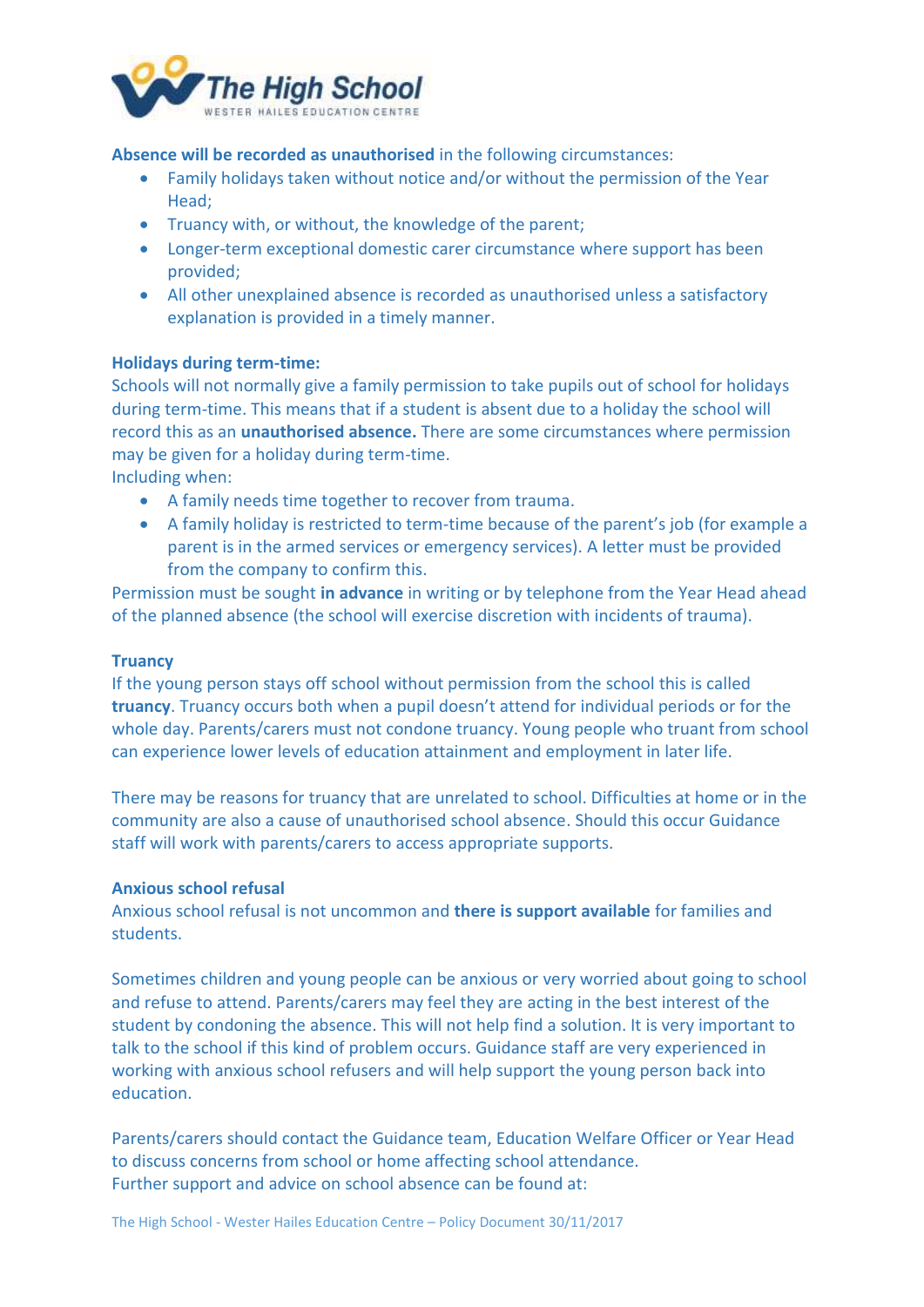

## **ParentLine Scotland**

At some time all parents find that parenting can be difficult or stressful. ParentLine Scotland is the free, confidential, telephone helpline for anyone caring for a child in Scotland. You can call about any problem, however big or small.

Phone: 0808 800 2222 On line at: <http://www.children1st.org.uk/parentline>

#### **Parentzone**

Parentzone provides information for parents and carers about how you can support your child's education. On line at:

[http://www.parentzonescotland.gov.uk](http://www.parentzonescotland.gov.uk/)

## **Scottish Child Law Centre**

The Centre helps children and young people, their families and carers, and professionals working for and with children by providing advice and information through their advice line, email and text services. Freephone for under 18s: Phone: 0800 328 8970 Phone: 0131 667 6333 Text: text 'SCLC' and your question to 80800 E-mail: enquiries@sclc.org.uk

#### **Guidance Teacher Role in School**

Every effort should be made to create a positive relationship with students, parent/ carer and partner agencies with support of GIRFEC procedures and possible Young Person Planning Meeting to introduce support to help the young person and their family.

#### **Education Welfare Officer Role**

To liaise closely with school/ partner agencies to help tackle the barriers that may prevent young people coming to school which involves working with families who have been referred and need extra support.

#### **References:**

Scottish Government Guidelines – A guide for parents about school attendance J Walker – Depute Head A Ferguson – EWO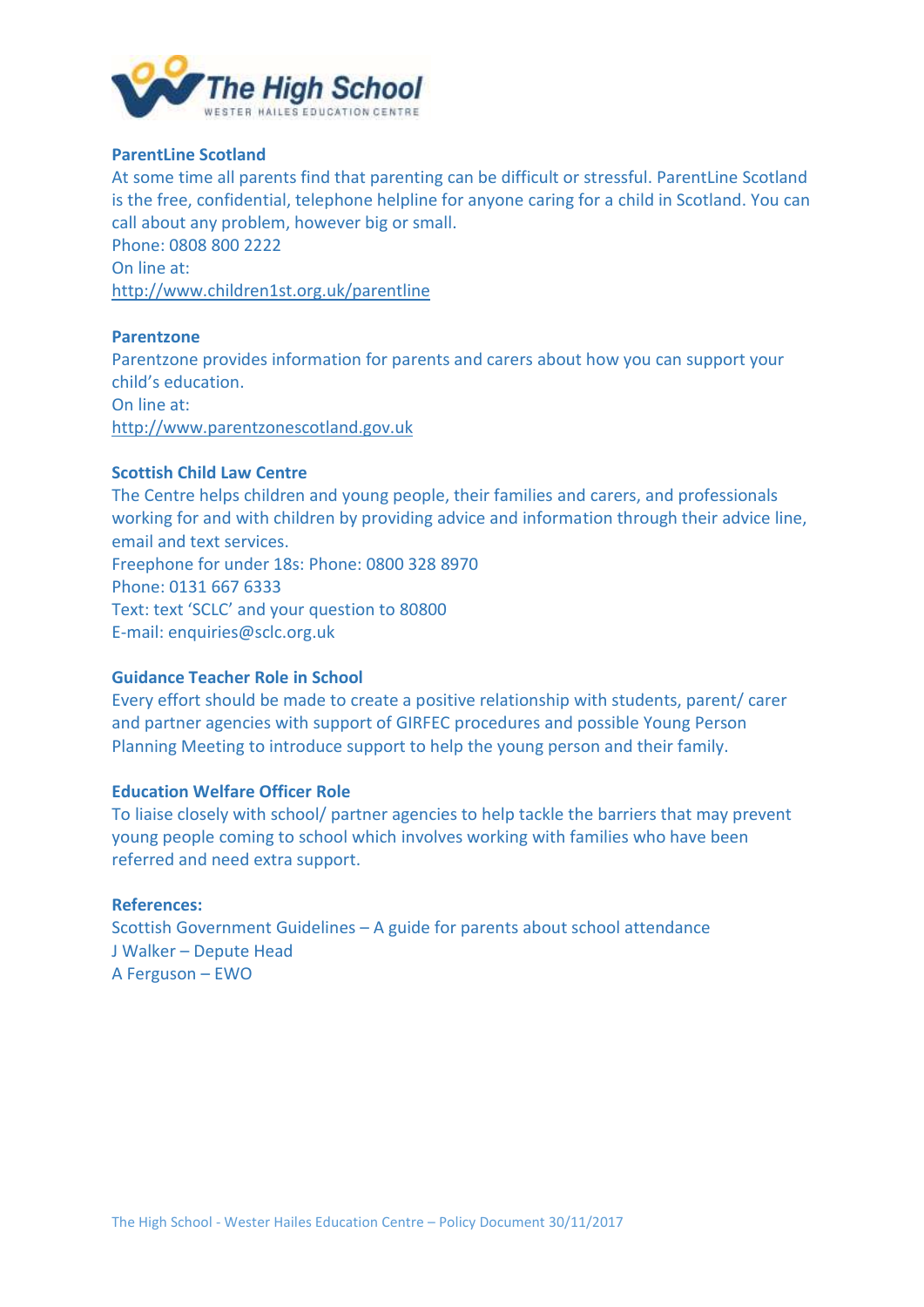

# **Attendance Procedures**

**Aim** 

- To clarify the procedures used by Guidance staff and group Mentors to monitor and track attendance of pupils
- Ultimately, to improve attendance and punctuality figures for all year groups

# **Procedures for Notes/Changes in SEEMIS**

- If a pupil is absent from school, a SEEMIS text is sent home. Responses come to clerical assistant and they change SEEMIS. A written record is passed to the Guidance.
- All absence notes should be handed in to Mentors at Mentor Group. Guidance should date and sign the notes and place them in the wallet provided. The Pupil Support Clerical Assistant will make changes on SEEMIS and then pass notes to the Mentors for filing.
- Guidance staff should do some spot checking and speak to Mentors who are not keeping them informed of pupils who are not bringing notes and who still have TBC
- If a pupil returns to school and the absence is still recorded as TBC the Mentor should issue *Gold* Proforma 1**.** If Proforma 1 is not returned, Mentors should complete *Green* Proforma2 and return to Guidance via the Mentor Group wallet
- When Guidance staff receive *Green* Proforma 2 from the Mentor, an Absence Enquiry 1 letter should be triggered
- In addition to SEEMIS recording, guidance staff should keep a note of all Absence Enquiry letters which been sent**.**
- If no response is received to Absence Enquiry 1, guidance staff should interview student
- If, within one week, no explanation for absences has been received, Absence Enquiry 2 is sent out, along with updated printout. Pupils in post compulsory education should receive Absence Enquiry 2A

### **Early intervention**

- Seemis reports generated for weekly attendance by stage by DHT Pupil Support this is brought to the Operational Guidance Team Meeting weekly to monitor overall attendance by years
- Guidance Teacher checks their own house group, looking for any patterns, broken weeks, Friday absences, attendance between 85-90% etc eg pupil could have 90% attendance but have 4 broken weeks.
- These triggers will initiate specific letters to be sent home with the concern. Part of this strategy is about challenging some parents to have higher expectations for their children.
- Clerical Assistant to print letters and pass to Guidance staff for signature.
- If no improvement shown over the next few weeks, where appropriate, invite parent in to discuss. Refer to EWO, documenting the intervention which has already taken place.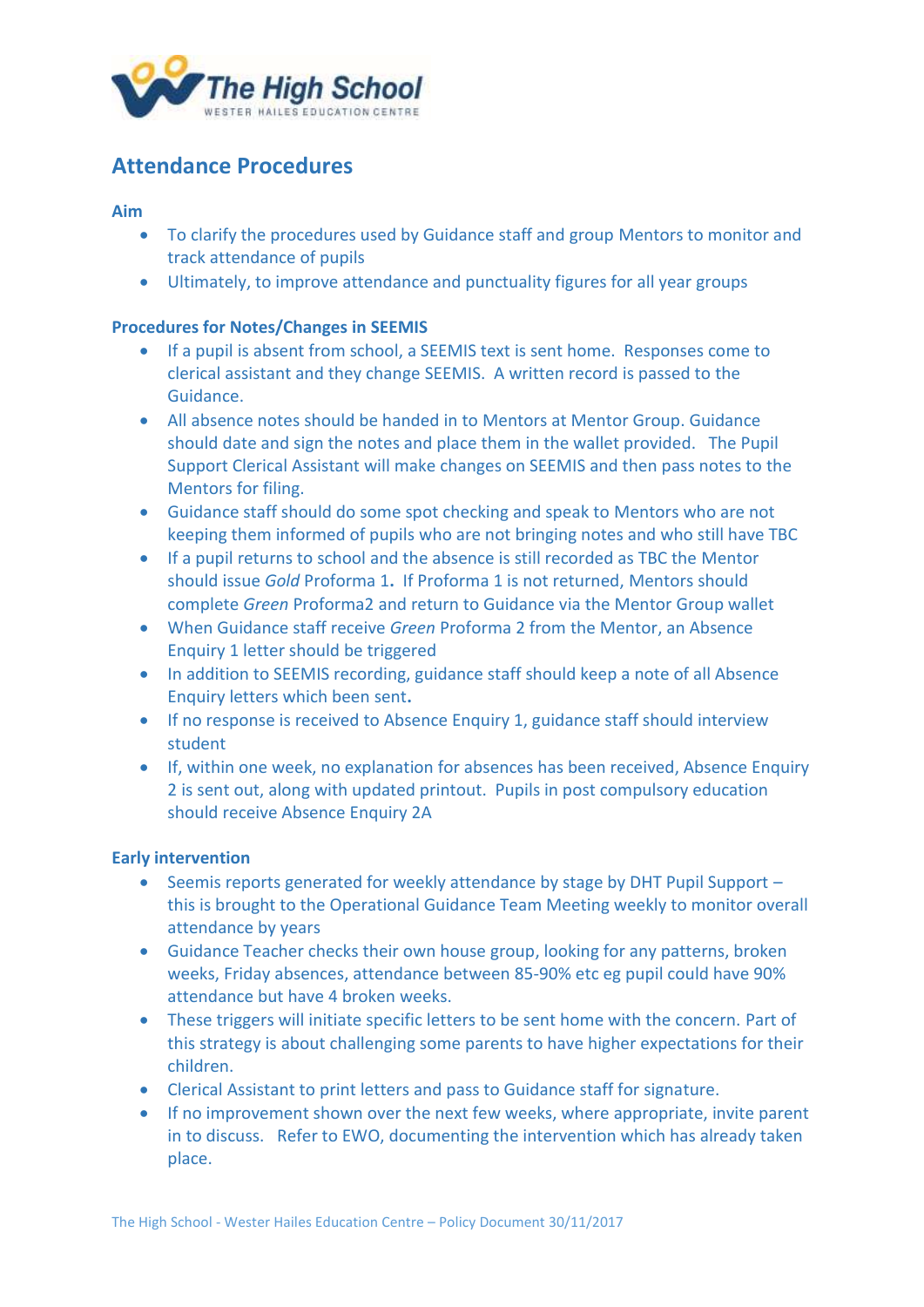

- Certainly by the time attendance is at 85% (unless it is covered by a block of explained absence eg sickness, unauthorised holidays) some sort of intervention should have taken place.
- Seemis reports generated for TBCs and Lates by DHT Pupil Support this is brought to the Operational Guidance Team Meeting monthly.
- Lists given out to Guidance staff for them to speak to pupils, contact home and record any concerns raised and what strategies are being used then passed back to DHT for filing.

#### **SEEMIS tips – GUIDANCE STAFF**

**In most cases, there should be no TBC entries going back further than 4 weeks from the present date. Consult with EWO to decide on codes. Guidance staff should periodically check SEEMIS for TBCs which are outstanding. An easy way to do this is to use the following route in SEEMIS Attendance**

### **Attendance Stats**

#### **Attendance by Register Mark**

Then put in 'To be confirmed' and 'greater than 0'. Also tick 'include absences and lates' Select your year group and you have a list of all the pupils who still have TBC at today's date – this also makes it really easy to generate absence enquiry letters. You can choose a cut-off date a couple of weeks after printouts have gone to Mentors and send out letters.

Another pathway on SEEMIS which is useful for tracking patterns is **Attendance Attendance Check Attendance Patterns Year Group New List**  This gives number of times pupils have been off on any given day. If you click on the top of the column it will put that column in order so you can quickly see pupils who have a lot of Fridays off

(you need to stretch the top of each column  $-4<sup>th</sup>$  last one is Friday morning)

**Other strategies to improve attendance and punctuality** Work with Mentors to raise profile of attendance/punctuality Pages in pupil mentor folders for recording attendance Attendance rewards system twice a year EMA for pupils over 16

#### **Monitoring and Evaluation of Impact**

Will be on Operational Guidance Team Meeting Agenda weekly raised by the ASL Leader/DHT. DHTs will also check individual year groups with Guidance Staff at House Team Meetings.